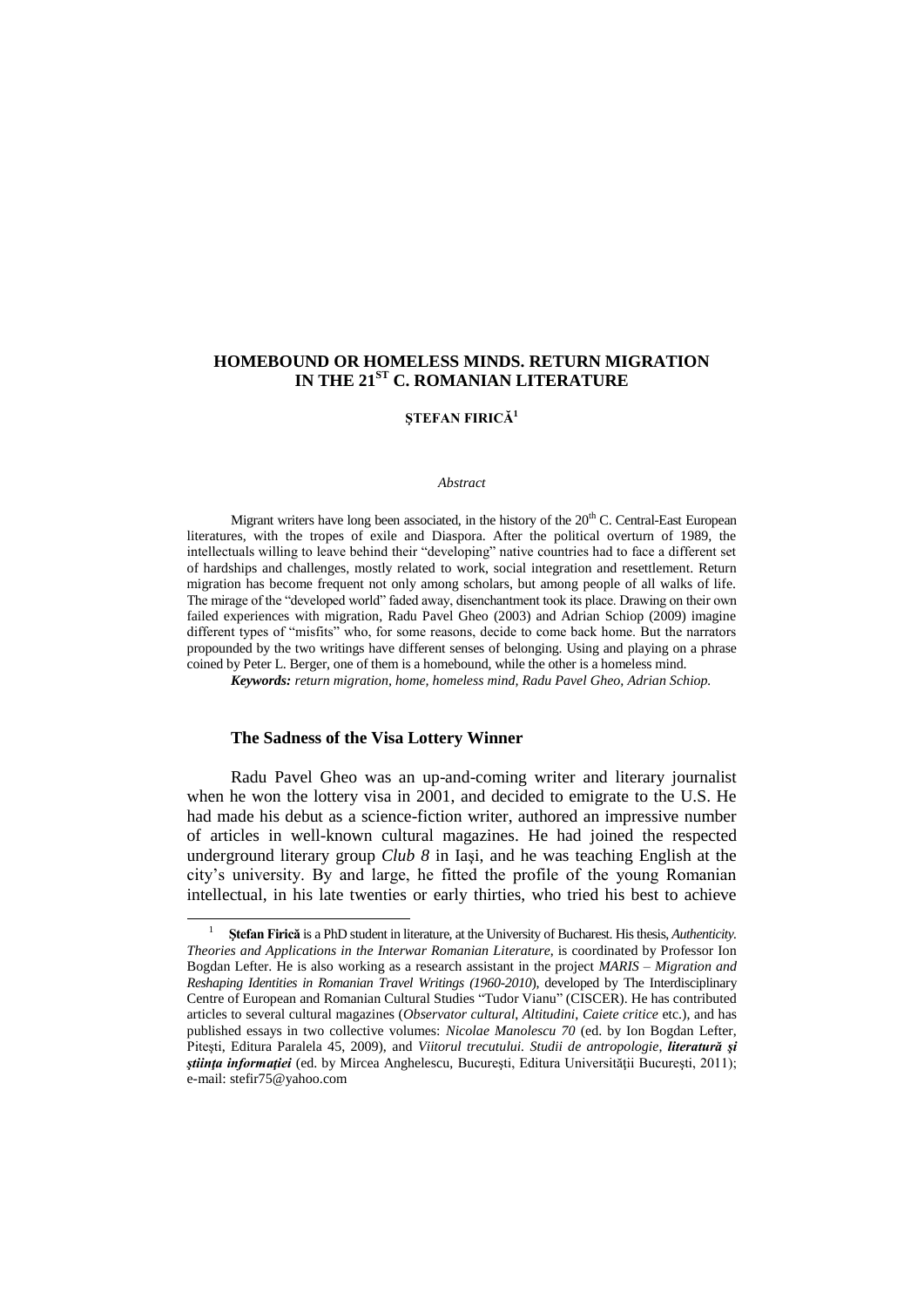recognition in his field of expertise, at the expense of a modest, if not precarious, financial situation.

Before leaving to Seattle, he wrote a pathetic essay about the daily frustrations that finally led him to the decision of moving abroad, together with his wife Alina. *Adio, adio, patria mea, cu î din i, cu â din a* (*Farewell, Farewell, My Motherland, Spelt with î from i, with â from a*) gave the title of a book which comprised, beside this text elaborated on the verge of departure, around 40 "letters" written in the US for some Romanian magazines (*Timpul, Dilema, Obiectiv, Monitorul*), an epilogue of the author and a final "file" of comments on the book, posted by the readers on several forums, either Romanian or American. The book had two editions, in 2003 and 2004, was acclaimed by the critics, and won a literary prize. As we will later see, it was generally perceived as a cornerstone in our migration literature, mirroring a new psychological pattern of economic migration.

The opening text, written a couple of months before the first American "letter", renders the feelings that accounted for the hasty departure, after winning the visa lottery. Predictably, it is a heartfelt critique of the socio-economic reality of Romania. The strongest feelings that detach themselves on the gloomy backdrop are frustration and anger. Gheo"s portrayal of his friends and coevals leaving the country corresponds to a common perception within his age group:

"Then I noticed that the group of friends and acquaintances around me and Alina started to grow thinner. Within two years, seven-eight close friends (nobody has too many of them, do they?) had already settled there, on *the other side* (this phrase reminds of the Great Passage, with a subtle sadness). Some in Germany, some in the US, most of them in Canada: Toronto, Montreal, Ottawa... Guys who were valuable, skilful, intelligent, adaptable, all in their thirties, all good at what they were doing." (Gheo 2004: 21).

The phrase written in italics – "*the other side*" (*dincolo*) – is a metaphor that used to designate, informally, the capitalist world beyond the Iron Curtain. Mostly, the youth of the late "80s used it in their idiom to talk about emigration (i.e. "going to the other side"), or with the quality Western products that could be hardly sneaked into the country by the bravest, through the almost impenetrable customs houses (i.e. jeans, clothes, sweets etc. "from the other side"). But, at the same time, *dincolo* means "the realm of the afterlife", alluding to the ungraspable distance between the "Communist block" and the "free world", as perceived by a population who was bound to remain within the country"s borders, in most of the cases, for their lifetime. The implicit ambiguity of the Romanian word is seized and enlarged on in the following explanatory parenthesis, where the author associates it with Lucian Blaga"s phrase "The Great Passage" (*Marea Trecere*), a famous metaphor describing death as the ultimate metaphysical experience. We have, in these few lines, an indirect self-portrait of the author. Gheo tries to legitimate himself as the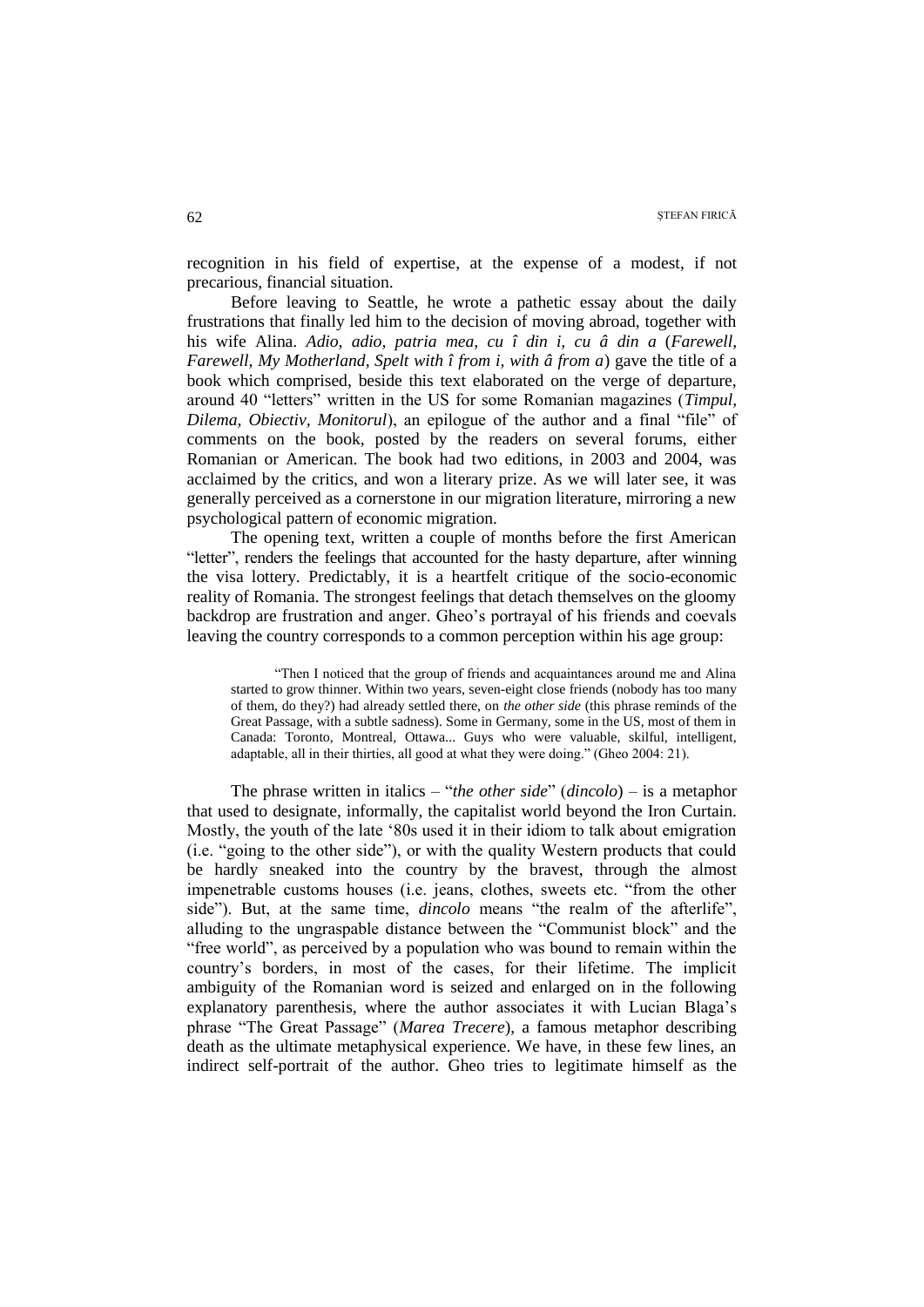standard-bearer of the young generation of the late "80s, the one who is said to have started the Revolution. The symbols that he invokes are part of the pop culture that the youth of the 80"s recognized as their group values: blue jeans, foreign movies, the mirage of America, more or less subversive jokes etc. His discourse is reminiscent of the 2001 collective volume *În căutarea comunismului pierdut* (*In Search of the Lost Communism*), written by his coevals Paul Cernat, Ion Manolescu, Angelo Mitchievici, Ioan Stanomir, in that it seeks the coherence of the generation in the "simple things" of a teenager"s everyday life. The sensitivity to (the hidden message of) the mass culture is their trademark. On the other hand, Gheo wants to be perceived as what he actually is – an outstanding member of the group of Romanian *literati*. That explains the allusion to Lucian Blaga, but also the enumeration of Eugen Ionescu, George Emil Palade, Mircea Eliade among the prominent personalities who were "elegantly thrown away from their own country" (Gheo 2004: 26). Obviously, there is a significant difference between these political exiles and himself, who falls roughly in the category of economic migration. Nevertheless, his account sometimes takes on the overtones of a lampoon against the Romanian society which throws out its most valuable and well-meaning sons, in order to indulge in corruption and mediocrity (Gheo 2004: 27). This is a commonplace of the 20th c. critique of the Romanian society by the *elites*, starting with D. Drăghicescu and Ştefan Zeletin (the first of a long series to enlarge on the old saying *ca la noi la nimenea,* "nowhere is as bad as in our place"). This double lineage – the non-conformist, cosmopolitan youngster and the highly-educated intellectual  $-$  is to be seen through the whole book. It is represented even in the title of a "letter": *Amerìcă, Amerìcă, am să-mi iau maşină mică...* ("America, America, I"ll buy myself a car..."). The wordplay staged here draws on a complex set of references. The first level is the obvious allusion to Joe Dassin"s travel song *L"Amérique.* Then, the writer, who takes pride in being born in Banat, reveals that the unusual pronunciation belongs to the peasants of his province who, at the turn of the 20th c., used to migrate to the U.S. But, on the third level, this page of social history is closely connected with the famous postmodern novel *Femeia în roşu* ("The Woman in Red") by Mircea Nedelciu, Adriana Babeţi and Mircea Mihăieş, which playfully describes, in a complex narrative, the adventures of such an emigrant.

It was said that, in the "letters" from the U.S., Gheo takes on the air of a field anthropologist (Liviu Antonesei in the preface of the book – Gheo 2004: 10). As an ethnologist, the author is the first to admit that he is primarily interested in what we could call the "reverse connection": the reconstruction of "home", in parallel with the ongoing construction of the "host" country. The process of simultaneously imagining the West and the East by the East European traveller was touched on by Wendy Bracewell, and associated with an inferiority / superiority complex (Bracewell 2009: XIII-XVI). Gheo"s case is... complex enough to encompass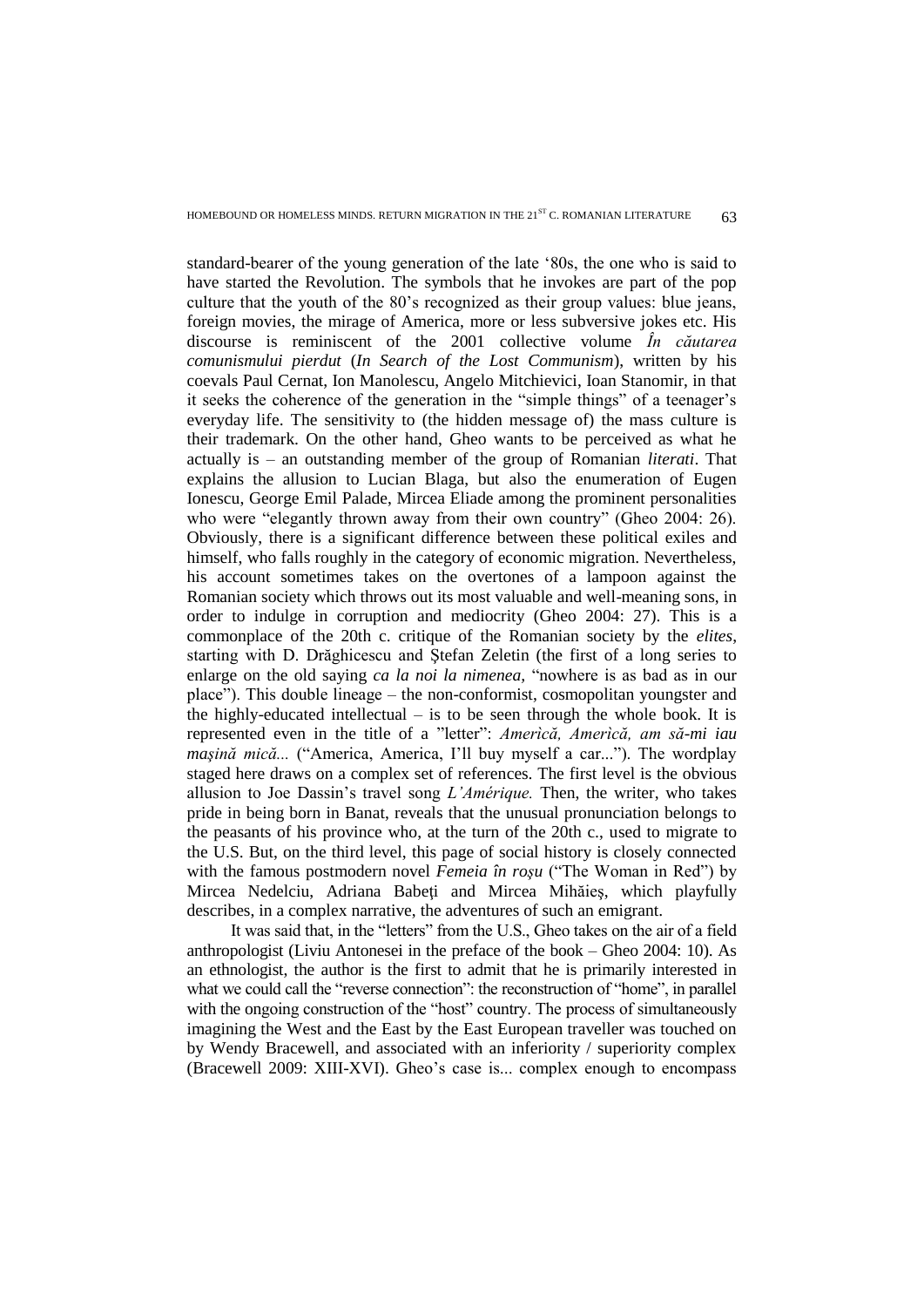both. Anyway, the U.S. are imagined from the first to the last "letter" as the real Otherness, while the observer can"t help seeing himself as totally immersed in and identified with his Romanian nationality. The failure of his attempted immigration can be foreseen by the attentive reader who pays attention to the distribution of the personal pronouns, throughout the narrative: "they" are always American, "we" are always Romanian. The author himself admits, by the end of his stay, that he has always stood "with his face turned" to Romania (Gheo 2004: 338). The Otherness of the U.S. is usually defined in terms of temporality, "their" advanced stage of development showing the relative belatedness of "ours". The U.S. are the homeland of multiculturalism, multilingualism, postcolonialism, ecology, political correctness – they represent a peak of human progress that we can only look forward to. The integration of poetry and visual arts in public spaces is the theme of one of the most enthusiastic "letters". But, as months go by and temporary jobs succeed one another, a second image, more ambivalent, takes shape. The U.S. have now a more complex drawing, they represent postmodernity and its discontents: consumerism, expressed by the culture of shopping; simulacra, including junk food and credit cards; enhancement of security with the loss of personal freedom, as in the case of the fire alarms that go off annoyingly, and uselessly, in the immigrant residences; pragmatism, ruthless capitalism, cynical employment and lay-off policies; the "working dogs", specially trained for public service, who lost their natural playfulness. All these snapshots make up the collage of a disquieting postmodernity, desired as much as dreaded. The Eastern European doesn"t feel at home in this futuristic environment anymore. Gheo makes it clear that "for me, it would be almost impossible to become anti-American". Nevertheless, he adds, "I couldn"t live there" (Gheo 2004: 335). This mixed emotion is the essence of the book; this is why the publishing house decided to put this fragment on the front cover of the second edition. But it can also be read as an indirect discourse on "home". The author realizes that he can't possibly fit in as a "successful immigrant", because he feels irresistibly drawn back by a sense of "nostalgia". His experience repeats, at a hundred years distance, that of his great-great-grandfather, who could resist in America only for a couple of years, to make some money and come back to his beloved Banat (Gheo 2004: 328). As a writer, he feels even more rooted in his native language and culture. The book itself is an unmistakable proof: the experience of the wannabe immigrant is turned into a series of articles, which is, later on, turned into the first book that brings him notoriety. The end of his displacement is the (literary) reconstruction of "home", the growing awareness of his inescapable sense of identity: as a Romanian, as a Banatian, as a writer. Aesthetic experience and "home" are mysteriously entangled: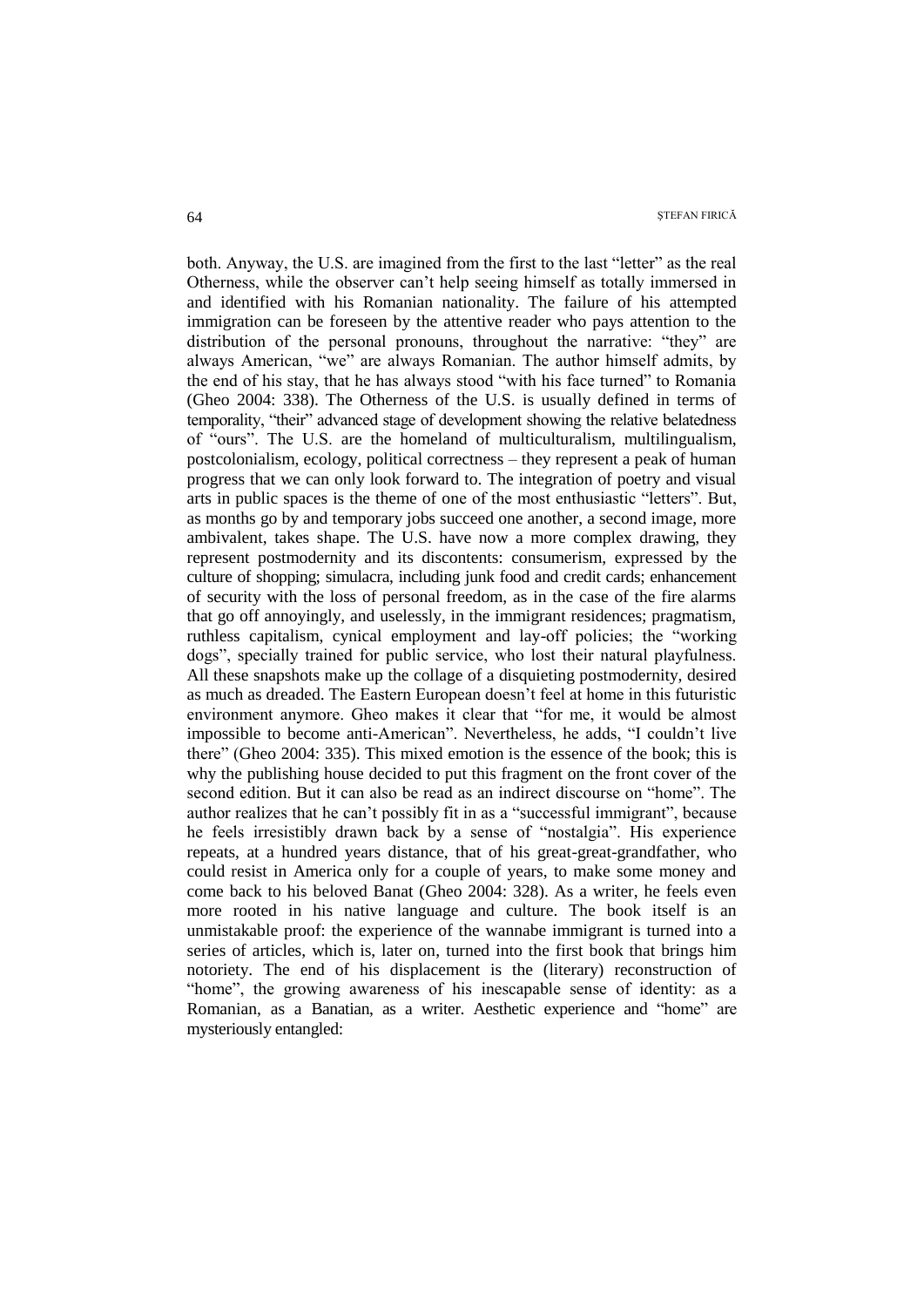"[Y]ou can"t kill the loves of your youth. It may sound pathetic, maybe even like a line of soap-opera, but didn"t Oscar Wilde say that life imitates art? For each of us, there is a place we call "home", associated with the most luminous memories of our existence and that we can't give up unless we become estranged from ourselves. For me  $-$  as well as for Alina – the chosen place is Timișoara. Once we understood it, we realized that one can love a place exactly as one can love a person." (Gheo 2004: 336).

"The most luminous memories of our existence" are halfway between experience and imagination, this is why "home" lies between a writer's life and art. With this confession, we are still in the sphere of high culture. Gheo"s rhetoric always switches between the straightforwardness of a youngster and the refinement of a man of letters.

The novelty of this book doesn"t consist in its style, though. What it brings new is the normalization of our relationship with the "West". Unlike the political exile, Gheo"s economic migrant finds himself in front of a fair choice: between a more developed, but unfamiliar, and a less developed, but familiar world. In such a situation, the choice can be, and should be, emotional. The myth of the "West" (the unattainable world of *dincolo*) has been replaced by the more down-to-earth image of *afară* ("the outside"), with its more realistic ups and downs. As a young reviewer noticed, *Adio, adio, patria mea, cu î din i, cu â din a* seems to put an end to the "histerical" immigration of the nineties, a belated reflex of the pre-1989 political exile (Rogozanu 2006: 197), and start a new assessment of what is "home" and "abroad".

### **Legal / Illegal Immigrants, Travel Addicts, Nomads**

The same theme of return migration is addressed in another writing of the generation, *Zero grade Kelvin* ("Zero Kelvin"). Adrian Schiop, three years younger than Radu Pavel Gheo, loosely based his 2009 novel on his 5 months experience as an unskilled worker in New Zealand. The policy of the publishing house (the inclusion of the volume in the collection *Ego. Proză*), the blurb on the last cover (written by Dan Sociu, a well-known author of the genre), and even some interviews of Adrian Schiop suggest that the writing should be read as an autofiction. The term must be used in a very broad sense, though. Beside its sandwiched structure – as a "self-narrative" inserted between two science-fictional parts –, there are enough fictitious elements sneaked into the "central story" itself. The unnamed narrator, who used to teach literature in Romania and works on several "3D jobs"<sup>2</sup> in N.Z., is interested in homoeroticism, and feels attracted especially to pedophilia. From this point of view, unlike Gheo"s character, he falls between the categories of

 $\overline{a}$ 

<sup>2</sup> A 3D job is described as "dirty, dangerous, or difficult, and very often a combination" of the three adjectives (Koser 2007: 32).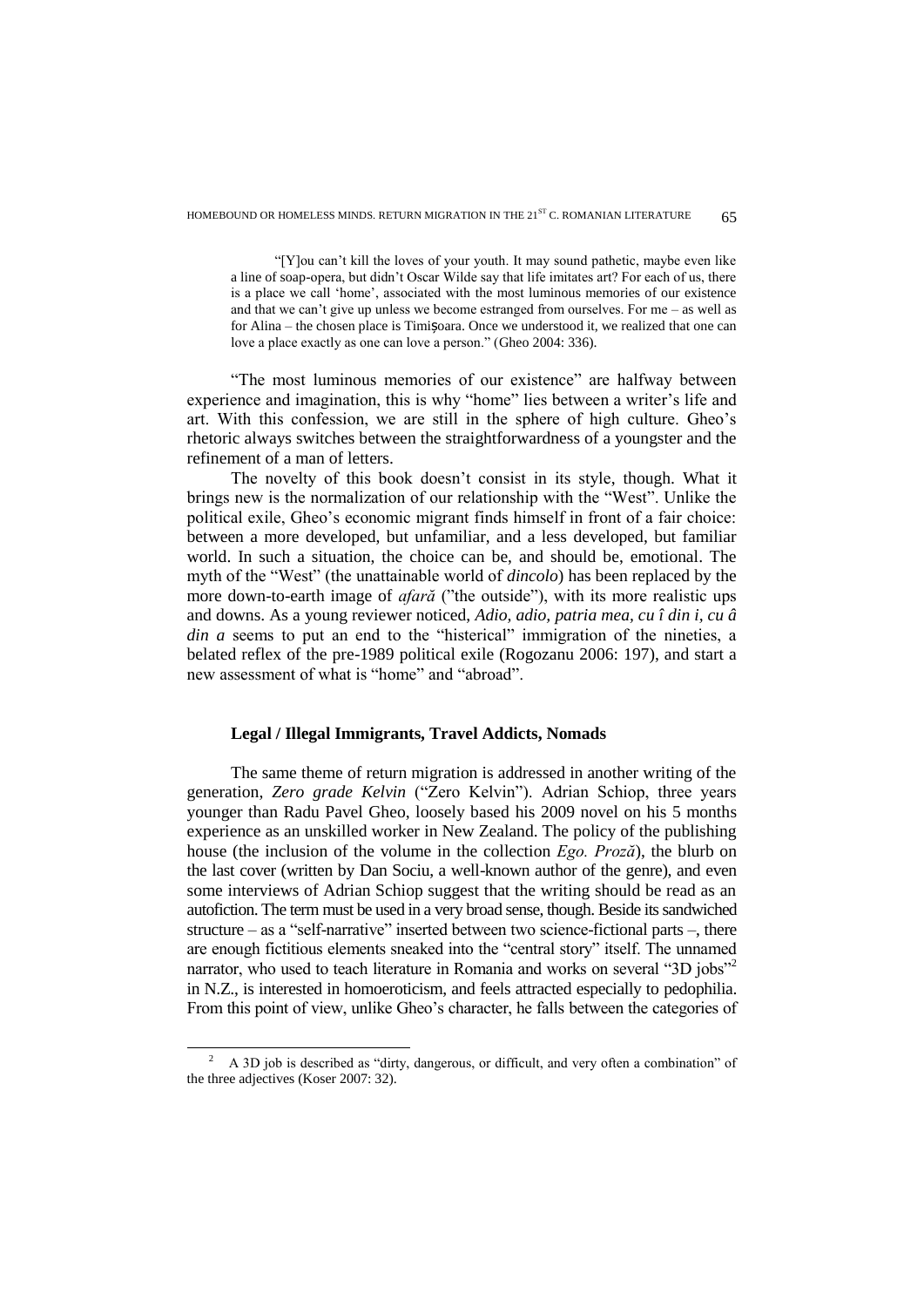labour and social migration (Koser 2007: 17), combining economic hopes with the longing for a better integration in a society more open to sexual minorities. Emotional unfulfillment (the inability to find a life partner in Romania) played a major role in his decision to leave the country. His outings in the bars, pubs, and nightclubs of Auckland are desperate attempts to find traces of human warmth, to rise above the icy level of "Zero Kelvin" of affectivity.

One of the dreams taken from home was to establish "a grunge family" in the emancipated, multicultural N.Z., together with the friends he would make in the hostels or caravan parks where he stayed. The institution of the heterosexual couple being worn out, a new form of human togetherness must emerge:

"A grunge family is when you wake up alone with a handful of friends that you live with, but you don"t make love, you don"t have babies." (Schiop 2009: 54).

But even this spontaneous idea of sharing-without-commitment is hard to attain and even harder to maintain, since most of the hostel residents are legal/illegal immigrants or travel addicts, who come and go every now and again, in search of new jobs or simply new horizons. "Home" becomes a highly volatile image, as mobile as a caravan, and the provisional members of the "grunge family" are examples of postmodern nomads:

""What do you say it's home?', he stops and looks at us, 'there's no home, home', I remember, "home is where you"re loved and have a lot of sex", K remembers, "you trim the lawn in front of your house and it smells of dry air', Hansie remembers [...]" (Schiop 2009: 55).

Contrasted with the deep rootedness of Gheo"s narrator, Schiop"s characters are instantiations of what Peter L. Berger, Brigitte Berger and Hansfried Kellner called "homeless minds", and connected with the human condition in (post)modernity:

"*[M]odern man has suffered from a deepening condition of "homelessness".* The correlate of the migratory character of his experience of society and of the self has been what might be called a metaphysical loss of 'home'. It goes without saying that this condition is psychologically hard to bear. It has therefore engendered its own nostalgias – nostalgias, that is, for a condition of "being at home" in society, with oneself and, ultimately, in the universe." (Berger, Berger & Kellner 1974: 77).

The position of the modern mind toward "home" becomes even more ambiguous in the latest decades of postcolonialism, postcommunism, and globalization. Domnica Rădulescu touches on the ambivalence of the exile"s image of "home", showing that their nostalgia is not only a longing for rootedness, but for uprootdness as well. Nomadism, in a Deleuzian and Guattarian sense, engenders a special form of identity which requires a versatile relationship with society, in terms of integration and / or marginalization: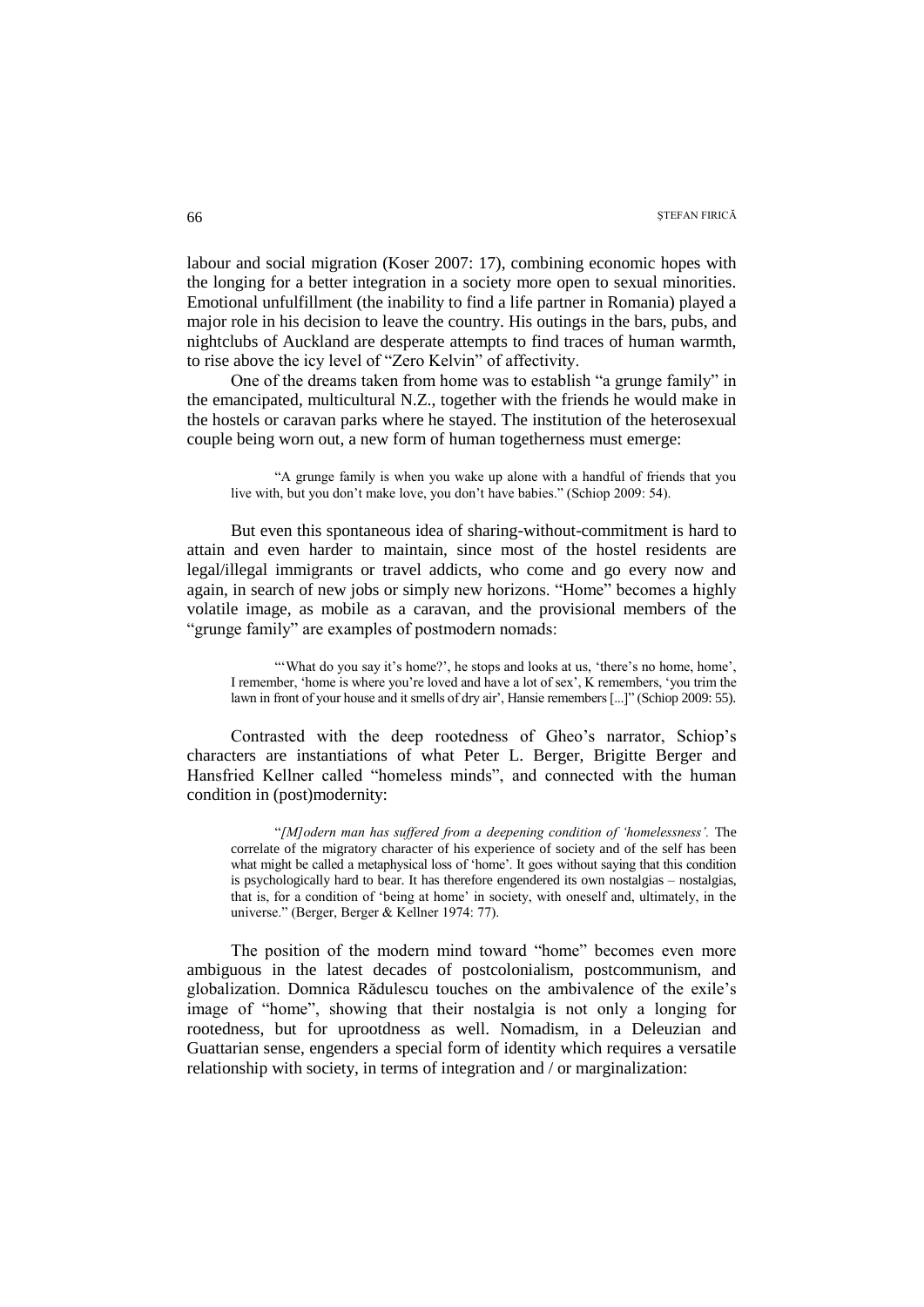"The modern exile, who often is a self-styled "gypsy" and the actual gypsies, both ultimate nomads and exiles, are defined equally by a longing for rootedness and uprootedness." (Rădulescu (ed.) 2001: 4, *apud* Neubauer & Török 2009: 587).

Schiop's "grunge family" is close to Rădulescu's concept of nomadism: weak enough to allow movement and avoid commitment, but strong enough to provide a (surrogate) sense of belonging. But the author provides an even clearer symbol of his narrator"s nomadic experience: the music of *manele*, a style of ethno-pop which sprang during the Romanian "transition" of the "90s, and has been associated with the "low", uneducated and marginalized gypsies. The *manele* that the Romanian labour migrants play on their CDs are a condensation of "home", in a Freudian sense. Not only do they remind the enthralled listeners of their native culture, but they also epitomize their condition as nomad "3D" workers, themselves discriminated in a society which at the end of the day proves to be as conservative as the one they have fled from. *Manele* encapsulate their inferiority complex (as poor, nomadic, marginal, postcommunist beings), but also give them a sense of identity that they end up coming to terms with:

"Do you have any *manele*? I haven't been listening for a long time', she asks. 'I have a CD in my car – do you like them?" NP wonders – the *manele* exploded later in Romania, around "98, Astrid couldn"t have been there. NP says they were due to appear, there was no other way: after the fall of Communism, Romania turned into a ghetto, a loo with 23 million scared people who, in their poverty, were dreaming of money, women and power. [...] Originally, the song is pathetic as hell, for dumped girls, but Astrid is singing it in a flat voice, with r'n'b monotonous trills, like a lousy actor reciting - obviously seduced by the tune and completely unaware of the lyrics. "And there, on my pillow, on my very bed/ You sleep with someone else, and make me feel bad." I would have put my fingers in my ears so as not to hear her, people are ashamed to sing in front of an unknown public, only kids can afford doing that." (Schiop 2009: 132).

The playing and humming of the song trigger one of the few moments when emotional barriers seem to drop and give way to a stream of uncensored feelings, that the narrator is afraid to pursue. The uncontrolled display of affects seems to tip over a precarious inner balance. Throughout the novel, the narrator imagines not only "home", but also music. Heavy-metal fans have strong, oppressive identities, and tend to make up "heavy-metal families" (Schiop 2009 [1]: 151). In the fragment above, the mixture of cosmopolitan and ethnic pop references  $-r\dot{n}$ <sup>b</sup> and *manele* – accounts for a composite consistency of the selves, constructed in the manner of a *bricolage*.

The language of the novel seems to stem, similarly, from Romanian roots "hybridized" with the colourless international English of hostels, world-wideweb, or personal development seminars. The stylistic experiment was carried out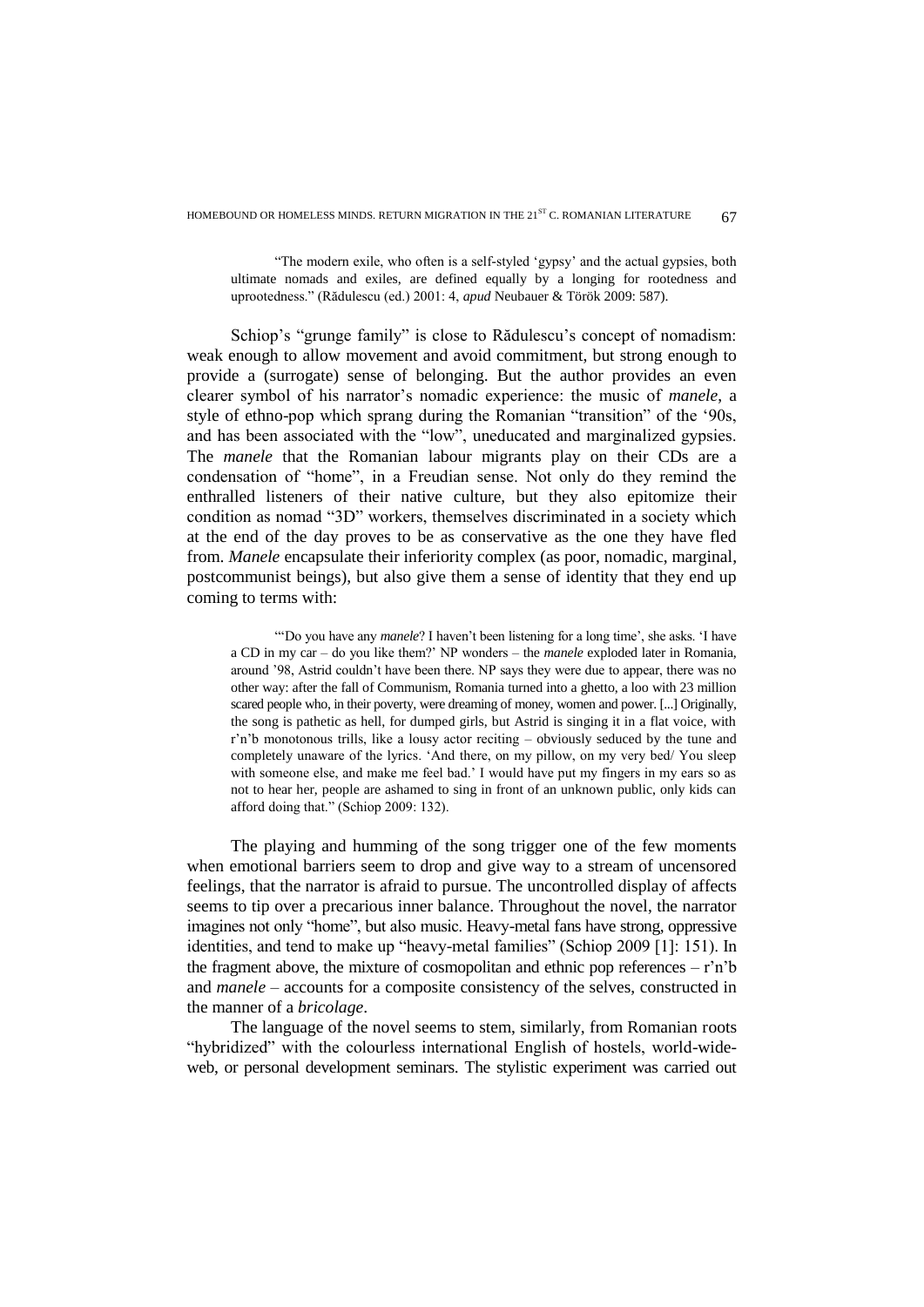before by Dan Sociu in his 2008 autofiction *Nevoi speciale* ("Special Needs"), to the same end of imagining a decentred, rootless, vulnerable self engulfed in an identity crisis, within an international environment. Both authors break their narratives into countless, meaningless little episodes, fragmented even more by their narrators" use of recreational drugs or alcohol. Both conceive their texts as self-analyses – different from psychoanalysis in that they don"t rely on the presence of the professional analyst (Gasparini 2009 [1]: 159) –, trying to internalize the "regard of the Other". Later on, Schiop will confess his conception of literature as therapy, meant to cure the writer-patient of his lack / excess of serotonin, and subsequent depression. Therefore, "artistic" writing would express a neurosis, while the preference for nonfiction / docudrama would signal recovery (Schiop 2010). Schiop's stress on the analytical side of autofiction reminds of Serge Doubrovsky's first approach, of the late "70s and early "80s (Gasparini 2009 [1]: 29, 54).

The connection between the immigrants" sense of identity and the *manele* also points to a subtle sociological analysis which is interweaved throughout the novel. Now, Schiop draws closer to what Annie Ernaux called "récit auto-socio-biographique" (*apud* Gasparini 2009 [2]), the middle term of the compound word showing the implicit social dimension of any attempted self-analysis. Later on, he will author an unprecedented sociological survey on the phenomenon of *manele*, and reassert his allegiance to the values of the "low", working class culture, as opposed to the "high" culture that legitimizes the *élite*. His autofiction, he will claim, is written about and for the likes of *căpşunari* (strawberry pickers working abroad), and not for the strata of "urban cool" or "corporatist" intellectuals (Schiop 2009 [2]).

The distance between Gheo"s and Schiop"s accounts of their experiences with return migration looks now considerable. Both believe in their capacity to represent a certain generational outlook on the relationship between migration and the remodelling of the individual / national identity. Still, in what concerns their commitment to the "national heritage", they take different sides, in terms of "high" vs "low". They are also different in the way they imagine their private selves. While the former draws from his tantalizing sense of belonging the ingredients of a "home"-centred discourse, the latter is the centreless narrative of a character who qualifies as a typical "homeless mind" of the 21st c.

#### **CORPUS**

Gheo, Radu Pavel, 2004, *Adio, adio, patria mea, cu î din i, cu â din a*, cu o prefață de Liviu Antonesei, Iaşi, Editura Polirom.

Schiop, Adrian, 2009 [1], *Zero grade Kelvin*, Iaşi, Editura Polirom.